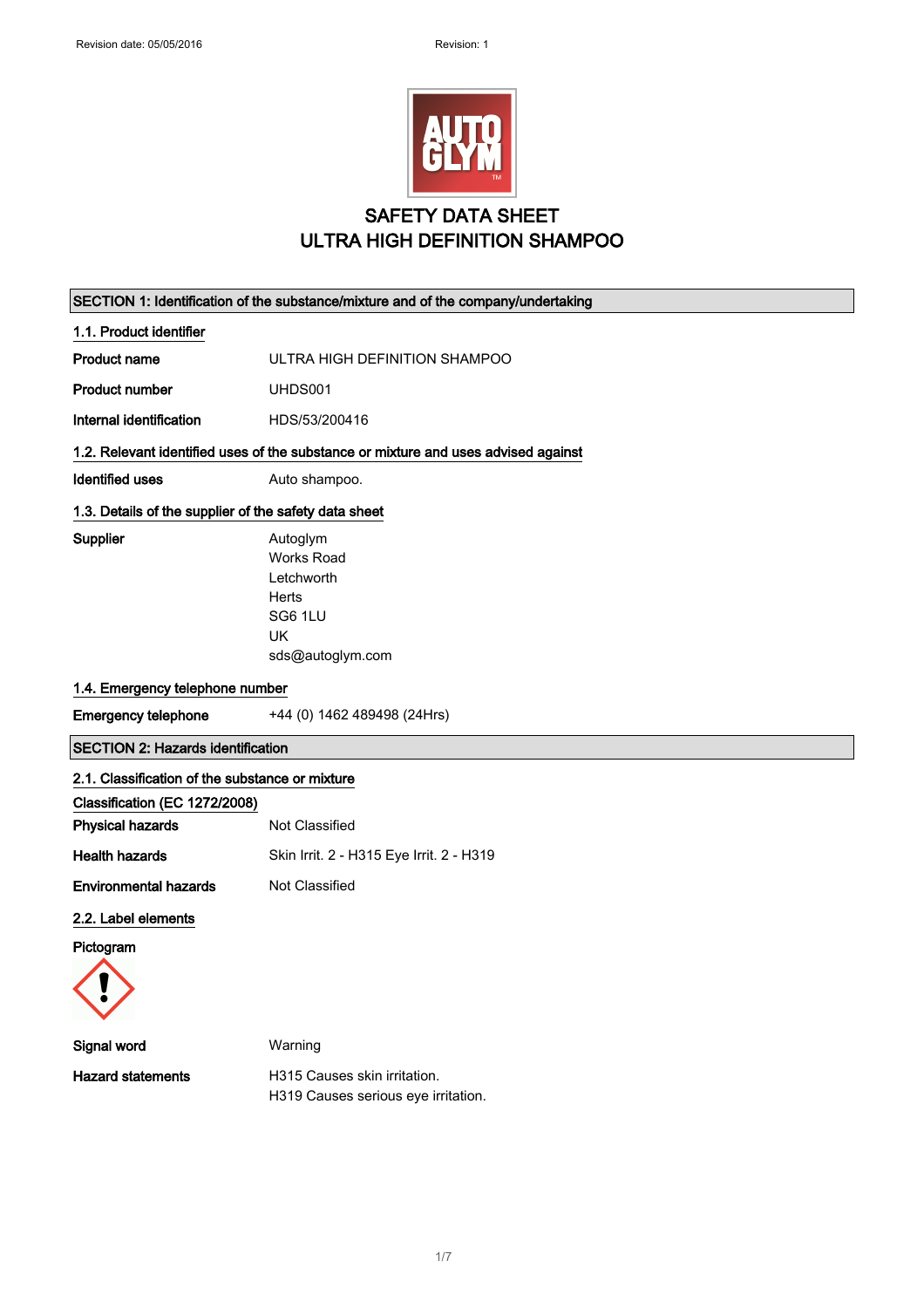| <b>Precautionary statements</b> | P <sub>102</sub> Keep out of reach of children.<br>P280 Wear protective gloves.<br>P280 Wear eye protection.<br>P305+P351+P338 IF IN EYES: Rinse cautiously with water for several minutes. Remove<br>contact lenses, if present and easy to do. Continue rinsing.<br>P337+P313 If eye irritation persists: Get medical advice/ attention.<br>P302+P352 IF ON SKIN: Wash with plenty of water.<br>P362+P364 Take off contaminated clothing and wash it before reuse.<br>P332+P313 If skin irritation occurs: Get medical advice/attention. |
|---------------------------------|--------------------------------------------------------------------------------------------------------------------------------------------------------------------------------------------------------------------------------------------------------------------------------------------------------------------------------------------------------------------------------------------------------------------------------------------------------------------------------------------------------------------------------------------|
| Detergent labelling             | 5 - < 15% anionic surfactants, 5 - < 15% non-ionic surfactants, < 5% cationic surfactants, <<br>5% amphoteric surfactants, perfumes                                                                                                                                                                                                                                                                                                                                                                                                        |
|                                 | <b>Supplementary precautionary</b> P501 Dispose of contents/ container in accordance with national regulations.                                                                                                                                                                                                                                                                                                                                                                                                                            |

statements

### 2.3. Other hazards

|  | <b>SECTION 3: Composition/information on ingredients</b> |  |  |  |
|--|----------------------------------------------------------|--|--|--|
|--|----------------------------------------------------------|--|--|--|

# 3.2. Mixtures

| Sulfonic acids, C14-16-alkane hydroxy and C14-16-alkene,<br>sodium salts                                                                                       |                                                                                    | 10-30%                                               |
|----------------------------------------------------------------------------------------------------------------------------------------------------------------|------------------------------------------------------------------------------------|------------------------------------------------------|
| CAS number: 68439-57-6                                                                                                                                         | EC number: 931-534-0                                                               | REACH registration number: 01-<br>2119513401-57-XXXX |
| Classification<br>Skin Irrit. 2 - H315<br>Eye Dam. 1 - H318                                                                                                    |                                                                                    |                                                      |
| D-Glucopyranose, Oligomeric, C10-16(even numbered) Alkyl<br>Glycosides                                                                                         |                                                                                    | 10-30%                                               |
| CAS number: 110615-47-9                                                                                                                                        | EC number: 600-975-8                                                               | REACH registration number: 01-<br>2119489418-23-XXXX |
| Classification<br>Skin Irrit. 2 - H315<br>Eye Dam. 1 - H318                                                                                                    |                                                                                    |                                                      |
| $1 - 5%$<br>C8-C10 Alkyl dimethyl hydroxyethyl ammoniumchloride                                                                                                |                                                                                    |                                                      |
| CAS number: -                                                                                                                                                  | EC number: 417-360-3                                                               | REACH registration number: 01-<br>0000016417-69-XXXX |
| Classification<br>Met. Corr. 1 - H290<br>Acute Tox. 4 - H302<br>Acute Tox. 4 - H312<br>Skin Irrit. 2 - H315<br>Eye Irrit. 2 - H319<br>Aquatic Chronic 3 - H412 | The Full Text for all R-Phrases and Hazard Statements are Displayed in Section 16. |                                                      |

### SECTION 4: First aid measures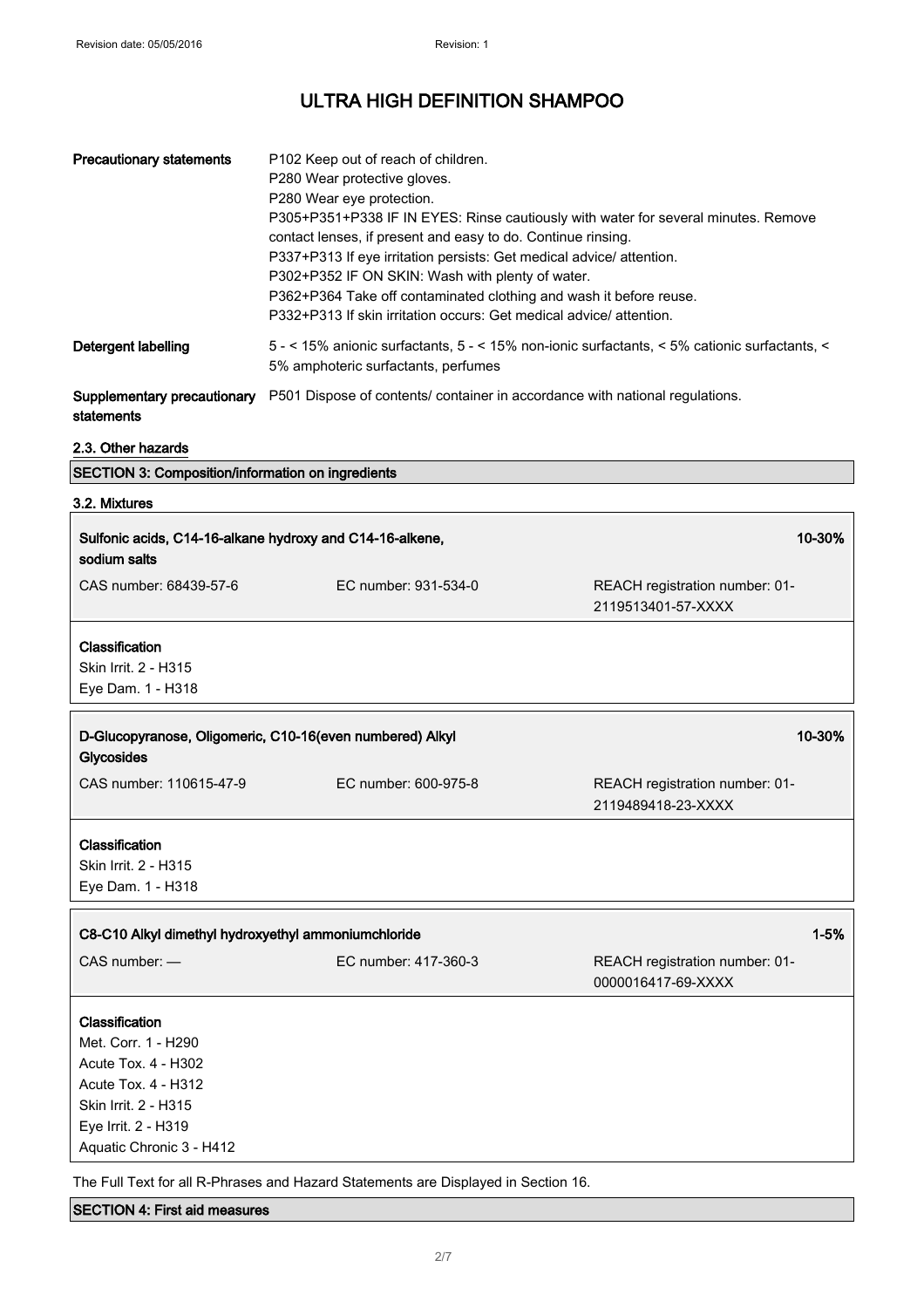### 4.1. Description of first aid measures

| Inhalation                                                 | Move affected person to fresh air and keep warm and at rest in a position comfortable for<br>breathing.                                                                                                                                           |
|------------------------------------------------------------|---------------------------------------------------------------------------------------------------------------------------------------------------------------------------------------------------------------------------------------------------|
| Ingestion                                                  | IF SWALLOWED: Do not induce vomiting. Rinse mouth thoroughly with water. Give plenty of<br>water to drink. Get medical attention.                                                                                                                 |
| <b>Skin contact</b>                                        | After contact with skin, take off immediately all contaminated clothing, and wash immediately<br>with plenty of water. Get medical attention if irritation persists after washing.                                                                |
| Eye contact                                                | Rinse immediately with plenty of water. Remove contact lenses, if present and easy to do.<br>Continue rinsing. Continue to rinse for at least 15 minutes and get medical attention.                                                               |
|                                                            | 4.2. Most important symptoms and effects, both acute and delayed                                                                                                                                                                                  |
| Inhalation                                                 | No adverse effects known.                                                                                                                                                                                                                         |
| Ingestion                                                  | May cause irritation.                                                                                                                                                                                                                             |
| <b>Skin contact</b>                                        | Irritating to skin.                                                                                                                                                                                                                               |
| Eye contact                                                | Causes serious eye irritation. Profuse watering of the eyes.                                                                                                                                                                                      |
|                                                            | 4.3. Indication of any immediate medical attention and special treatment needed                                                                                                                                                                   |
| <b>SECTION 5: Firefighting measures</b>                    |                                                                                                                                                                                                                                                   |
| 5.1. Extinguishing media                                   |                                                                                                                                                                                                                                                   |
| Suitable extinguishing media                               | Use fire-extinguishing media suitable for the surrounding fire.                                                                                                                                                                                   |
| Unsuitable extinguishing<br>media                          | None known.                                                                                                                                                                                                                                       |
| 5.2. Special hazards arising from the substance or mixture |                                                                                                                                                                                                                                                   |
| Specific hazards                                           | The product is not flammable.                                                                                                                                                                                                                     |
| <b>Hazardous combustion</b><br>products                    | Thermal decomposition or combustion products may include the following substances:<br>Hydrogen chloride (HCl). Phosgene (COCl2).                                                                                                                  |
| 5.3. Advice for firefighters                               |                                                                                                                                                                                                                                                   |
| Protective actions during<br>firefighting                  | No specific firefighting precautions known.                                                                                                                                                                                                       |
| for firefighters                                           | Special protective equipment Use protective equipment appropriate for surrounding materials.                                                                                                                                                      |
| <b>SECTION 6: Accidental release measures</b>              |                                                                                                                                                                                                                                                   |
|                                                            | 6.1. Personal precautions, protective equipment and emergency procedures                                                                                                                                                                          |
| <b>Personal precautions</b>                                | Wear protective clothing as described in Section 8 of this safety data sheet.                                                                                                                                                                     |
| 6.2. Environmental precautions                             |                                                                                                                                                                                                                                                   |
| <b>Environmental precautions</b>                           | The product is not expected to be hazardous to the environment. The product is<br>biodegradable but it must not be discharged into drains without permission from the<br>authorities.                                                             |
| 6.3. Methods and material for containment and cleaning up  |                                                                                                                                                                                                                                                   |
| Methods for cleaning up                                    | Take care as floors and other surfaces may become slippery. Absorb spillage with sand or<br>other inert absorbent. Dispose of waste to licensed waste disposal site in accordance with the<br>requirements of the local Waste Disposal Authority. |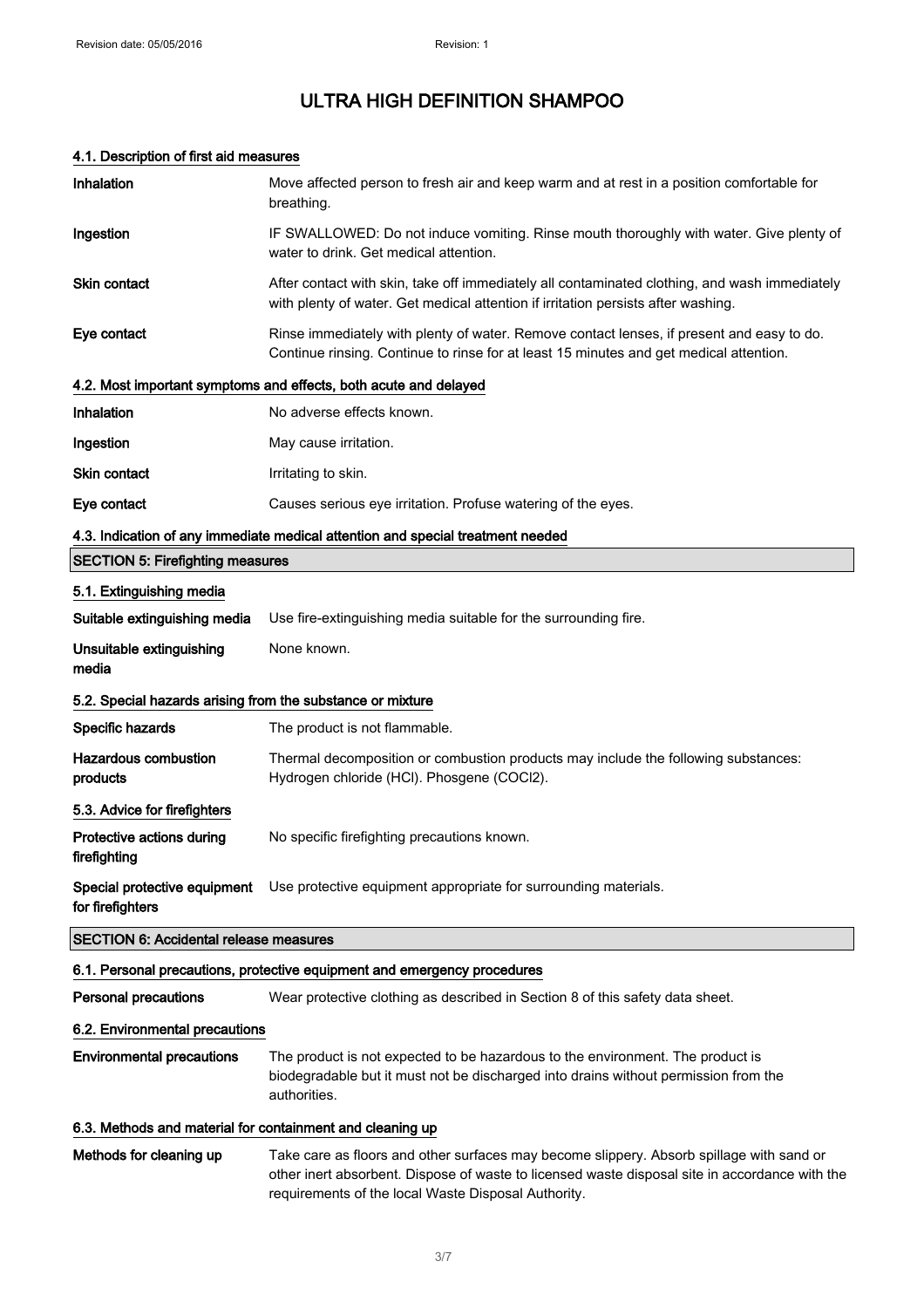### 6.4. Reference to other sections

Reference to other sections For personal protection, see Section 8.

| <b>SECTION 7: Handling and storage</b>                     |                                                                                                                                                                                             |
|------------------------------------------------------------|---------------------------------------------------------------------------------------------------------------------------------------------------------------------------------------------|
| 7.1. Precautions for safe handling                         |                                                                                                                                                                                             |
| <b>Usage precautions</b>                                   | Read label before use. For personal protection, see Section 8. Do not breathe mist. Use only<br>in well-ventilated areas.                                                                   |
| Advice on general<br>occupational hygiene                  | Do not eat, drink or smoke when using this product. Provide eyewash station. Wash hands<br>thoroughly after handling.                                                                       |
|                                                            | 7.2. Conditions for safe storage, including any incompatibilities                                                                                                                           |
| <b>Storage precautions</b>                                 | Store in a cool and well-ventilated place. Store in a closed container.                                                                                                                     |
| Storage class                                              | Unspecified storage.                                                                                                                                                                        |
| 7.3. Specific end use(s)                                   |                                                                                                                                                                                             |
| <b>SECTION 8: Exposure Controls/personal protection</b>    |                                                                                                                                                                                             |
| 8.1. Control parameters                                    |                                                                                                                                                                                             |
| 8.2. Exposure controls                                     |                                                                                                                                                                                             |
| Protective equipment                                       |                                                                                                                                                                                             |
| Appropriate engineering<br>controls                        | Provide adequate ventilation.                                                                                                                                                               |
| Eye/face protection                                        | Wear eye protection.                                                                                                                                                                        |
| Hand protection                                            | For exposure up to 8 hours, wear gloves made of the following material: Nitrile rubber. The<br>breakthrough time for any glove material may be different for different glove manufacturers. |
| Other skin and body<br>protection                          | Wear protective clothing.                                                                                                                                                                   |
| <b>Respiratory protection</b>                              | Respiratory protection not required.                                                                                                                                                        |
| <b>SECTION 9: Physical and Chemical Properties</b>         |                                                                                                                                                                                             |
| 9.1. Information on basic physical and chemical properties |                                                                                                                                                                                             |
| Appearance                                                 | Clear liquid.                                                                                                                                                                               |
| Colour                                                     | Straw                                                                                                                                                                                       |

| Colour                                          | Straw.                           |
|-------------------------------------------------|----------------------------------|
| Odour                                           | Fruity.                          |
| рH                                              | pH (concentrated solution): 7.12 |
| Initial boiling point and range                 | $100^{\circ}$ C @                |
| Flash point                                     | Not applicable.                  |
| Upper/lower flammability or<br>explosive limits | Not applicable.                  |
| Vapour pressure                                 | No information available.        |
| <b>Vapour density</b>                           | No information available.        |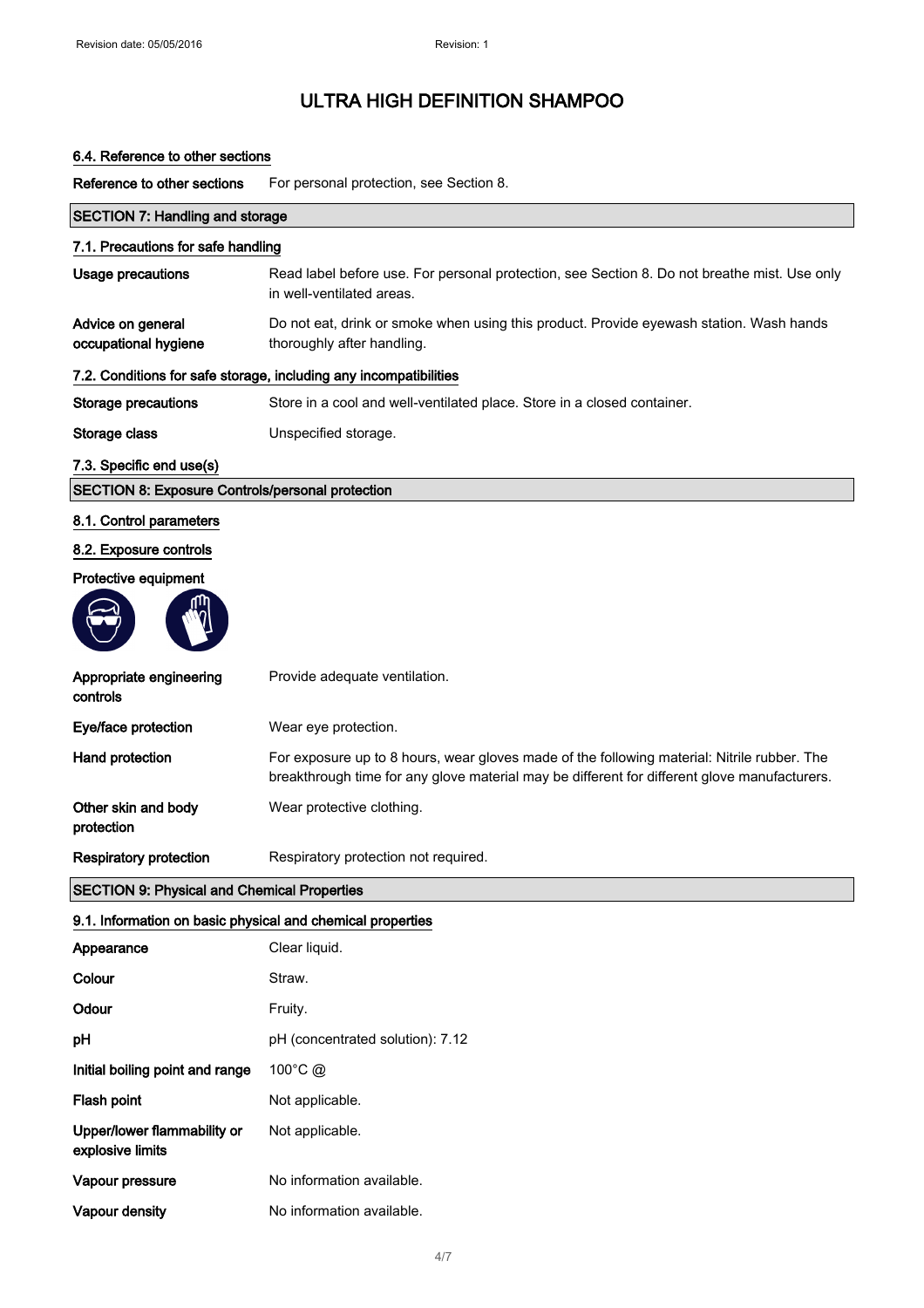| <b>Relative density</b>                                        | ~1.065                                                                                                                           |
|----------------------------------------------------------------|----------------------------------------------------------------------------------------------------------------------------------|
| Solubility(ies)                                                | Completely soluble in water.                                                                                                     |
| <b>Partition coefficient</b>                                   | No information available.                                                                                                        |
| Auto-ignition temperature                                      | Not applicable.                                                                                                                  |
| <b>Decomposition Temperature</b>                               | No information available.                                                                                                        |
| <b>Viscosity</b>                                               | No information available.                                                                                                        |
| <b>Explosive properties</b>                                    | No information available.                                                                                                        |
| Explosive under the influence<br>of a flame                    | No.                                                                                                                              |
| 9.2. Other information                                         |                                                                                                                                  |
| <b>SECTION 10: Stability and reactivity</b>                    |                                                                                                                                  |
| 10.1. Reactivity                                               |                                                                                                                                  |
| Reactivity                                                     | There are no known reactivity hazards associated with this product.                                                              |
| 10.2. Chemical stability                                       |                                                                                                                                  |
| <b>Stability</b>                                               | Stable at normal ambient temperatures and when used as recommended.                                                              |
| 10.3. Possibility of hazardous reactions                       |                                                                                                                                  |
| Possibility of hazardous<br>reactions                          | Under normal conditions of storage and use, no hazardous reactions will occur.                                                   |
| 10.4. Conditions to avoid                                      |                                                                                                                                  |
| Conditions to avoid                                            | Avoid heat.                                                                                                                      |
| 10.5. Incompatible materials                                   |                                                                                                                                  |
| Materials to avoid                                             | Avoid contact with the following materials: Strong alkalis. Strong oxidising agents.                                             |
| 10.6. Hazardous decomposition products                         |                                                                                                                                  |
| Hazardous decomposition<br>products                            | Thermal decomposition or combustion products may include the following substances:<br>Hydrogen chloride (HCI). Phosgene (COCI2). |
| <b>SECTION 11: Toxicological information</b>                   |                                                                                                                                  |
| 11.1. Information on toxicological effects                     |                                                                                                                                  |
| Acute toxicity - oral<br>ATE oral (mg/kg)                      | 199,900.0                                                                                                                        |
| Acute toxicity - dermal<br>ATE dermal (mg/kg)                  | 110,000.0                                                                                                                        |
| Skin corrosion/irritation<br>Skin corrosion/irritation         | Irritating to skin.                                                                                                              |
| Serious eye damage/irritation<br>Serious eye damage/irritation | Irritation of eyes is assumed.                                                                                                   |
| <b>SECTION 12: Ecological Information</b>                      |                                                                                                                                  |
|                                                                |                                                                                                                                  |

### 12.1. Toxicity

Toxicity The product is not expected to be hazardous to the environment.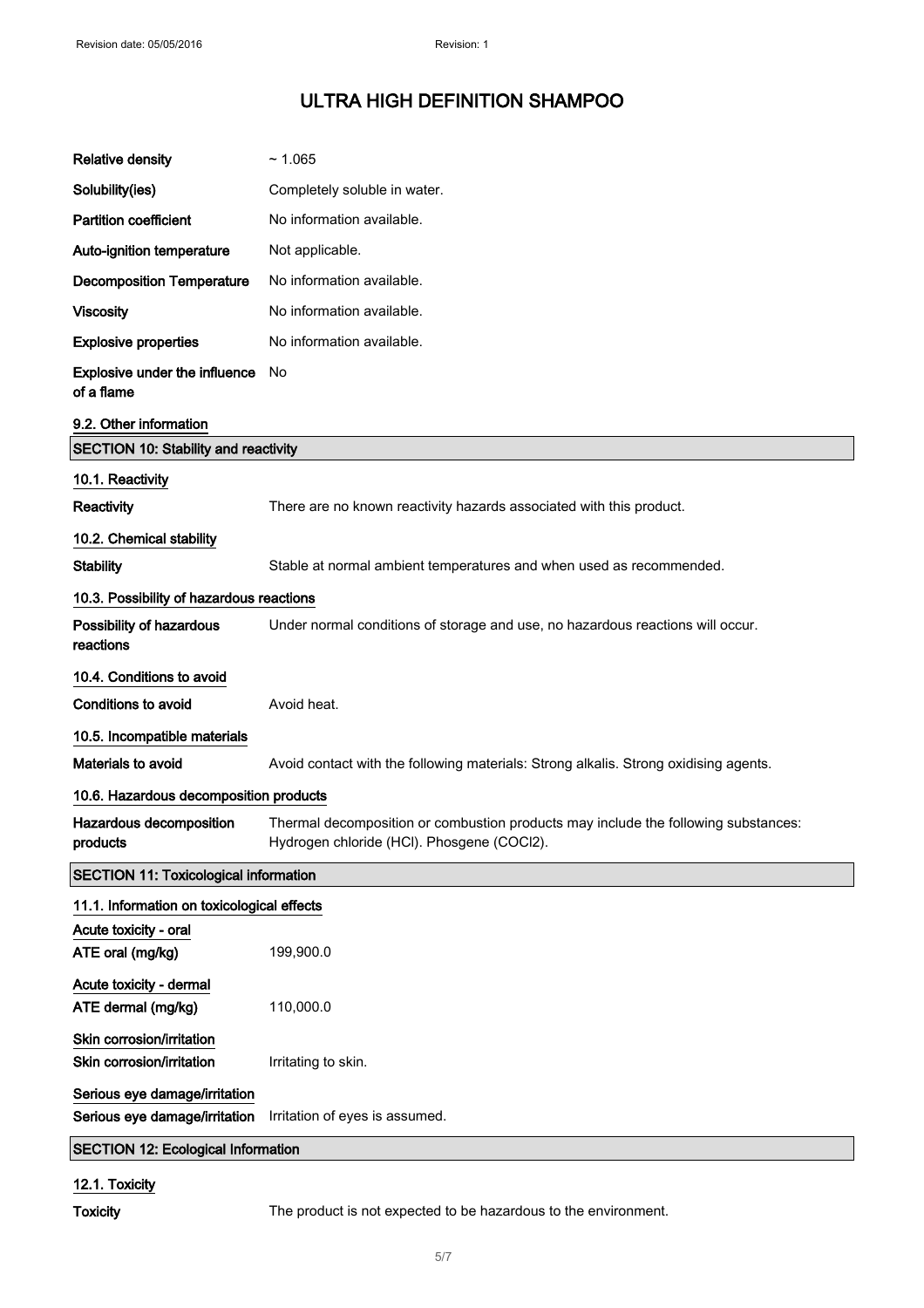| 12.2. Persistence and degradability                                                            |                                                                                                                       |
|------------------------------------------------------------------------------------------------|-----------------------------------------------------------------------------------------------------------------------|
|                                                                                                | Persistence and degradability The product is readily biodegradable.                                                   |
| Phototransformation                                                                            | Not known.                                                                                                            |
| <b>Stability (hydrolysis)</b>                                                                  | Not known.                                                                                                            |
| Biodegradation                                                                                 | Expected to be readily biodegradable.                                                                                 |
| Biological oxygen demand                                                                       | Not determined.                                                                                                       |
| Chemical oxygen demand                                                                         | Not determined.                                                                                                       |
| 12.3. Bioaccumulative potential                                                                |                                                                                                                       |
| <b>Partition coefficient</b>                                                                   | No information available.                                                                                             |
| 12.4. Mobility in soil                                                                         |                                                                                                                       |
| <b>Mobility</b>                                                                                | The product is soluble in water.                                                                                      |
| 12.5. Results of PBT and vPvB assessment                                                       |                                                                                                                       |
| Results of PBT and vPvB<br>assessment                                                          | This product does not contain any substances classified as PBT or vPvB.                                               |
| 12.6. Other adverse effects                                                                    |                                                                                                                       |
| <b>SECTION 13: Disposal considerations</b>                                                     |                                                                                                                       |
| 13.1. Waste treatment methods                                                                  |                                                                                                                       |
| <b>Disposal methods</b>                                                                        | Dispose of waste product or used containers in accordance with local regulations                                      |
| <b>SECTION 14: Transport information</b>                                                       |                                                                                                                       |
| General                                                                                        | The product is not covered by international regulations on the transport of dangerous goods<br>(IMDG, IATA, ADR/RID). |
| 14.1. UN number                                                                                |                                                                                                                       |
| Not applicable.                                                                                |                                                                                                                       |
| 14.2. UN proper shipping name                                                                  |                                                                                                                       |
| Not applicable.                                                                                |                                                                                                                       |
| 14.3. Transport hazard class(es)                                                               |                                                                                                                       |
| No transport warning sign required.                                                            |                                                                                                                       |
| 14.4. Packing group                                                                            |                                                                                                                       |
| Not applicable.                                                                                |                                                                                                                       |
| 14.5. Environmental hazards                                                                    |                                                                                                                       |
| Environmentally hazardous substance/marine pollutant<br>No.                                    |                                                                                                                       |
| 14.6. Special precautions for user                                                             |                                                                                                                       |
| Not applicable.                                                                                |                                                                                                                       |
|                                                                                                | 14.7. Transport in bulk according to Annex II of MARPOL and the IBC Code                                              |
| Transport in bulk according to Not applicable.<br>Annex II of MARPOL 73/78<br>and the IBC Code |                                                                                                                       |